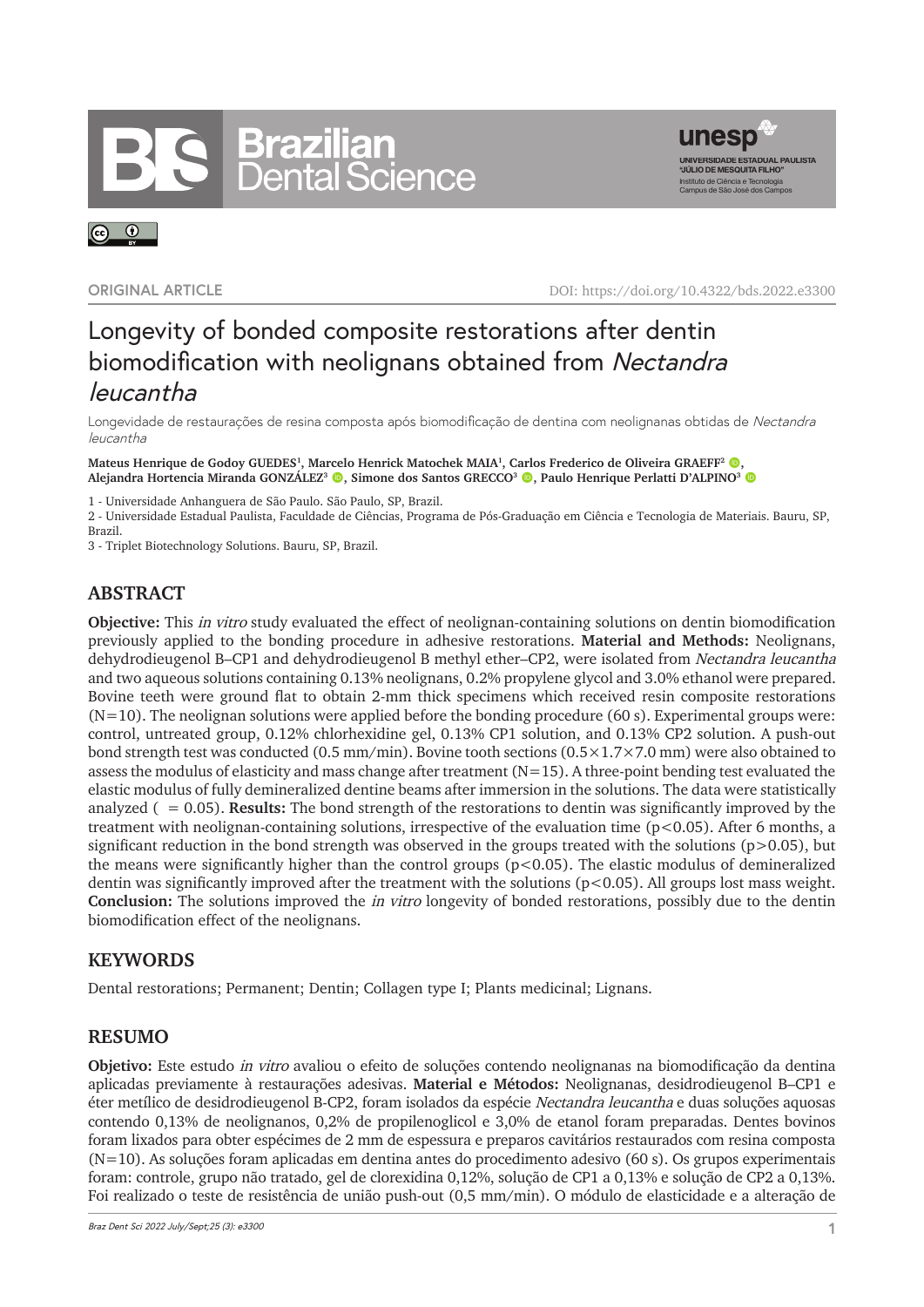massa após tratamento da dentina (0,5×1,7×7,0 mm) foram também avaliados em teste de flexão de três pontos (N=15). Os dados foram analisados estatisticamente ( α=0,05). **Resultados**: A resistência de união das restaurações à dentina melhorou significativamente com o tratamento com as soluções, independentemente do tempo de avaliação (p<0,05). Após 6 meses, foi observada redução significativa da resistência de união nos grupos tratados com as soluções (p>0,05), com médias significativamente maiores do que nos grupos controle (p<0,05). O módulo de elasticidade da dentina desmineralizada aumentou significativamente após tratamento com as soluções (p<0,05). Todos os grupos perderam massa, independentemente do tratamento. **Conclusão**: As soluções melhoraram in vitro a longevidade das restaurações adesivas, possivelmente devido ao efeito biomodificador da dentina das neolignanas.

#### **PALAVRAS-CHAVE**

Restaurações dentárias permanentes; Dentina; Colágeno tipo I; Plantas medicinais; Lignanas.

#### **INTRODUCTION**

It has been extensively reported that the collagen fibrils within the interfacial area of bonded restorations can be exposed after the bonding procedures because of the difference between the depth of acid demineralization and the ability of resin monomers to infiltrate the demineralized dentin [1]. These exposed, unprotected collagen fibrils are susceptible to proteolytic degradation by endogenous matrixbound metalloproteinases (MMPs) or cysteine cathepsins, which are intensively activated in acidic environments [2]. These enzymes are responsible for the time-dependent degradation of the collagen of the interfacial area, which usually starts at the bottom of the hybrid layer [3]. Exposure of unprotected collagen fibrils after the bonding procedure is regarded as the main problem that impacts the restoration longevity due to the deterioration that occurs at the hybrid layer [4]. As a consequence, there is a decrease in the bond strength of resin-based materials to dentin, a decrease in the sealing of the restoration margins, and ultimately restoration loss [5].

Recently, a modification of the tooth substrate was proposed to increase the resistance to general proteolysis by improving the mechanical properties of the triple helical collagen component within the hybrid layer [6-8]. It has been pointed out that collagen is strengthened in biological tissues when native cross-links are formed, which seems to increase the fibrillar resistance to enzymatic degradation [9] and improve the tensile properties [10]. In this manner, synthetic and natural compounds have been proposed to induce collagen crosslinking, enhancing the dentin matrix's biological stability, the tensile bond strength, and viscoelasticity of the collagen fibrils [11]. Several plant-derived polyphenols,

such as tannins, are thought to inhibit proteases and have affinity for dentin collagen, inducing crosslinking and thus preventing dentin matrix loss [12,13].

Recently, other bioactive compounds from medicinal plants have been used in order to obtain a more durable and effective crosslinking effect [6]. Further plant extracts from Lauraceae, one of the major groups of flowering plants, such as Nectandra leucantha [14,15], have potential for application as dentin biomodifying agents. Extracts from leaves and branches of this species collected in the Atlantic Forest area of Brazil contain miscellaneous natural product classes, such as alkaloids, phenylpropanoids, lignans, neolignans, nitro derivatives, benzyl esters, pyrones, and flavonoids [16]. Among these compounds, dehydrodieugenol type neolignans have been isolated and chemically characterized [14-17]. Neolignans, especially dehydrodieugenol derivatives – dehydrodieugenol B and dehydrodieugenol B methyl ether (Figure 1),



**Figure 1 -** Chemical structures of dehydrodieugenol B (R = OH), designated as CP1, with a high structural similarity to dehydrodieugenol (R = MeO) – CP2, neolignans isolated from Brazilian plant Nectandra leucantha.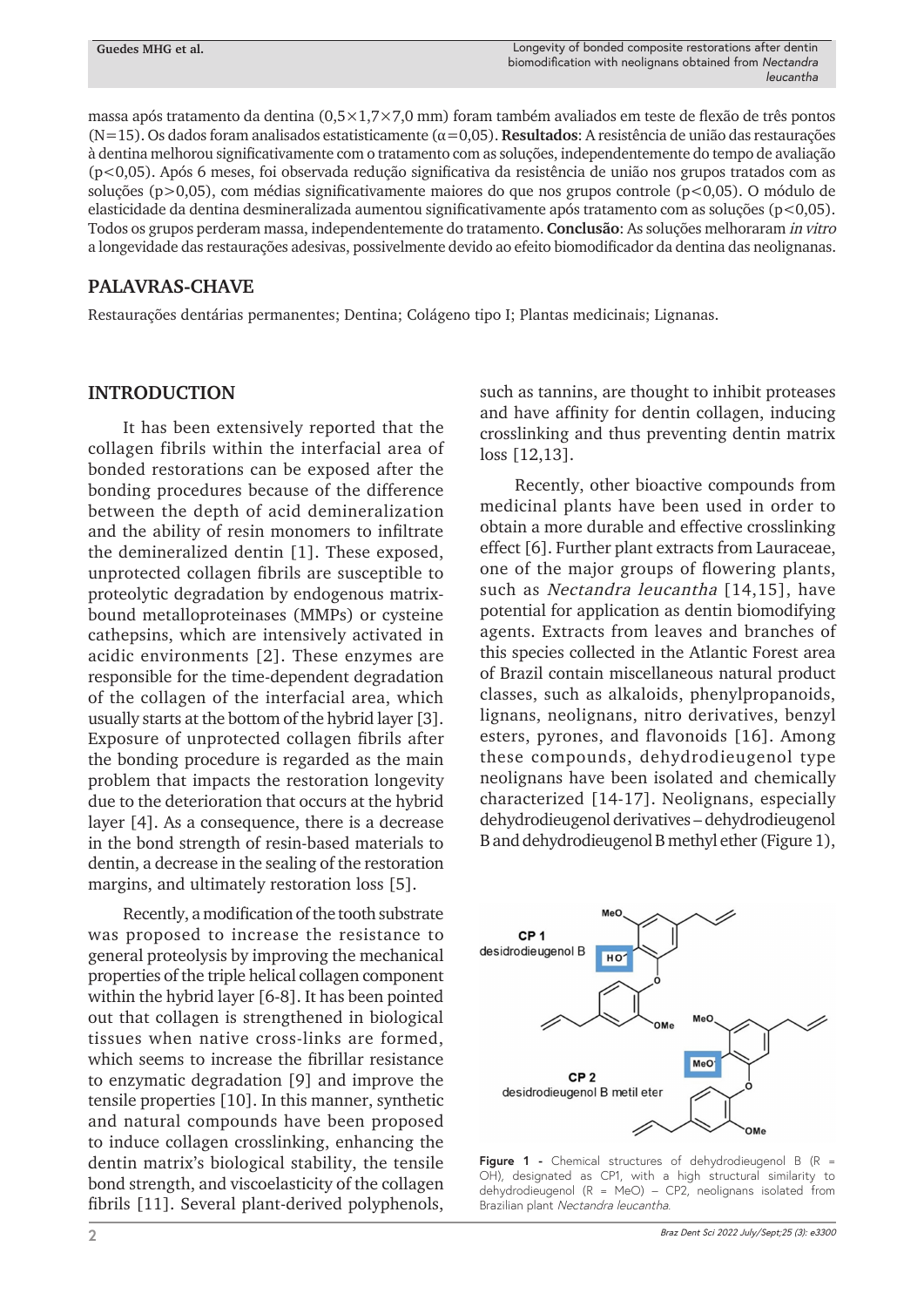express significant in vitro activities [16], such as antiparasitic (against Leishmaniasis and Chagas Disease), and antitumor [14,15,17].

In the present study, the influence of bioactive agents isolated from Nectandra leucantha in the dentin biomodification was evaluated. Neolignans were extracted from N. leucantha, purified, and then applied as dentin biomodification agents before the bonding procedures in direct bonded restorations. The results were compared to those of controls, untreated group (negative control), and a group treated with 0.12% chlorhexidine gel. In addition, the mechanical properties and resistance against degradation of the demineralized dentin specimens after biomodification with these solutions were also evaluated. The research hypotheses tested were: (i) the bond strength of restoratives will be negatively affected by the dentin biomodification with neolignan solutions, irrespective of the evaluation time; (ii) the solutions containing neolignans would negatively influence the elastic modulus of demineralized dentin, with no protection against degradation.

#### **MATERIAL AND METHODS**

#### **Experimental design**

In this in vitro study, the bond strength of restorations to dentin was evaluated according to the factors: (1) neolignan solutions at two levels: dehydrodieugenol B – CP1 and dehydrodieugenol B methyl ether – CP2; (2) evaluation time, at two levels: control (24 h after restorative procedure) and hydrolytic degradation (6 months of storage in water at 37°C). The elastic modulus of demineralized dentin was evaluated according to the factors: a) immersion in distilled water (control, untreated dentin); b) immersion in a supersaturated calcium phosphate solution; c) dentin biomodification with neolignan solutions, followed by an immersion in a supersaturated solution. Experimental groups were obtained among factors under study (Figure 2).

#### **Purification process of the neolignans**

The purification process for these target metabolites was previously described [16]. Briefly,  $16$  g of the acetonitrile phase of *n*-hexane extract from leaves of Nectandra leucantha (Lauraceae), the neolignan enriched fraction

(NEF), was separated by means of a high speed centrifugal countercurrent chromatography (HSCCC), using a n-hexane-ethyl acetatemethanol-water (HEMWat) (7:3:7:3) solvent system at a reverse phase mode. Along with biseugenol (dehydrodieugenol), the target neolignan derivatives (dehydrodieugenol B – CP1; 3.5 g and dehydrodieugenol B methyl ether – CP2; 1.7 g) were purified from NEF, whose structures were confirmed through nuclear magnetic resonance spectroscopy (NMR) and mass spectrometry (MS) [16]. Figure 1 displays the molecular structure of the target neolignans CP1 and CP2.

#### **Preparation of neolignan solutions**

To assess the influence of the neolignans CP1 and CP2 on the longevity of the adhesive restorations, these compounds were solubilized in ethanol and propylene glycol, and diluted with water to obtain aqueous solutions containing the respective neolignan compound (0.13%, propylene glycol - 0.2% and ethanol - 3.0%).

#### **Compressive bond strength test**

Eighty bovine incisor teeth were selected, cleaned, and stored in a 0.5% Chloramine T solution at 4° C. The teeth were ground flat to obtain 2-mm thick specimens. Conical preparations were made in the specimens with margins in dentin with the following dimensions: top diameter 4.0 mm, bottom diameter 3.0 mm, thickness 2.0 mm [18]. The preparations were acid etched for 15 s with 35% phosphoric acid (Scotchbond Etchant, 3M ESPE, St. Paul, MN, USA) and rinsed for 20 s. Then, the neolignan solutions and controls were applied with a microbrush for 60 s. The excess solution was removed using absorbent paper. Then, an adhesive system (Adper Single Bond 2, 3M ESPE, St. Paul, MN, USA) was applied and photoactivated for 10 s, following the manufacturer's instructions. The specimens were then positioned over a polyester strip. Preparations were filled with a resin composite (Filtek Z350XT, 3M ESPE, St. Paul, MN, USA), covered with a Mylar strip, and compressed with a glass slide. The composite was cured for 20 s (Bluephase, Ivoclar Vivadent, Schaan, Liechtenstein, 1200 mW/cm<sup>2</sup>). The specimens were then stored in physiological saline solution at 37° C for 24 h. The excess of the restorations was removed and then finished and polished using abrasive discs (Sof-Lex, 3M ESPE, St. Paul, MN, USA).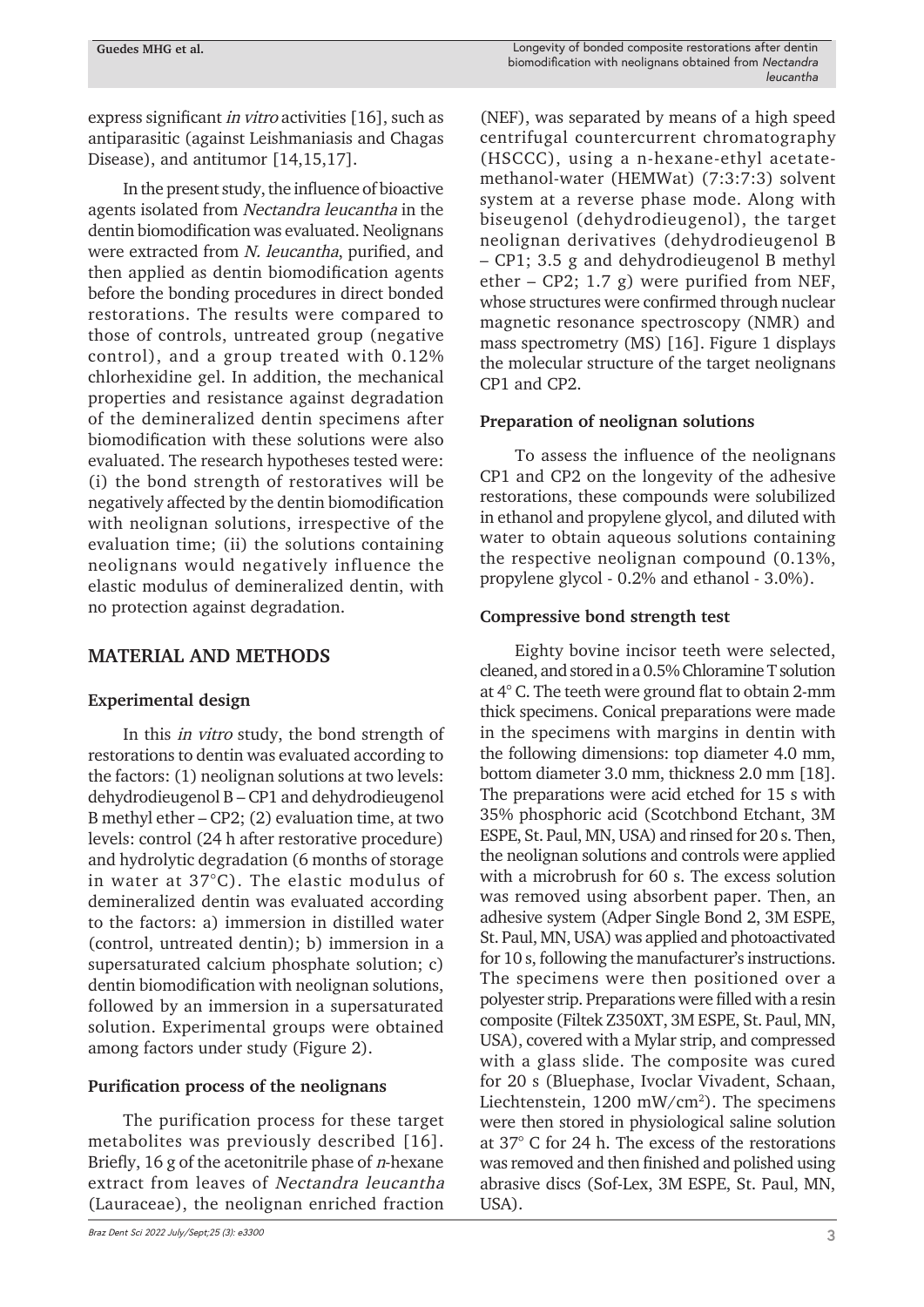

Figure 2 - Summarized experimental design of the present study. Abbreviations: HSCCC - High speed centrifugal countercurrent chromatography; NMR - nuclear magnetic resonance spectroscopy; m – mass

The compressive push-out bond strength of bonded restorations was evaluated according to the factors: (1) dentin pretreatment at four levels: negative control - untreated dentin, positive control - 0.12% chlorhexidine gel, and dentin biomodification with two neolignan solutions; and (2) storage time at two levels: immediate evaluation (24 h) and evaluation after 6 months. Eight experimental groups were categorized  $(n=10)$ . The push-out bond strength test was conducted at a crosshead speed of 0.5 mm/min, as previously described [18]. The compressive force of the probe was applied at the bottom surface of the restoration. The means were expressed in MPa [18]. After the test, a fractographic analysis was also performed at 5x magnification using a dissecting microscope (Stereozoom, Bausch & Lomb, Rochester, NY, USA) as previously described [18].

#### **Modulus of elasticity of demineralized dentin after dentin biomodification**

The specimens were obtained as previously described [19]. Briefly, bovine incisor teeth were cut with a slow-speed water-cooled diamond saw

to obtain sections from the middle coronal dentin with dimensions of 0.5×1.7×7.0 mm. Sixty beams were obtained  $(n=15)$ . The specimens were then immersed in 10% phosphoric acid solution (LabChem, Pittsburgh, PA, USA) for 5 h, and then thoroughly rinsed with distilled water for 10 min. After the demineralization process, the specimens were immersed in distilled water for the baseline measurements of the modulus of elasticity. Then, the specimens were immersed in both neolignan solutions for 8 h. The specimens were then immersed in supersaturated solutions  $(2.5 \text{ mM } \text{CaCl}_2 \text{ and } 1.5 \text{ mM } \text{K}_2 \text{HPO}_4$ : Ca/P = 1.67) for 7 days. The modulus of elasticity of the specimens before and after dentin biomodification was tested in a universal testing machine (Instron 4484; Instron Inc., Canton, MA, USA) with a three-point bend fixture, using a 5 N load cell at 0.5 mm/min crosshead speed. Load– displacement curves were converted to stress– strain curves. The width and thickness of the specimens were measured and the apparent elastic modulus was calculated at 3% strain, as previously described [1,19,20]. In this manner, the modulus of elasticity of demineralized dentin was evaluated according to the factor "dentin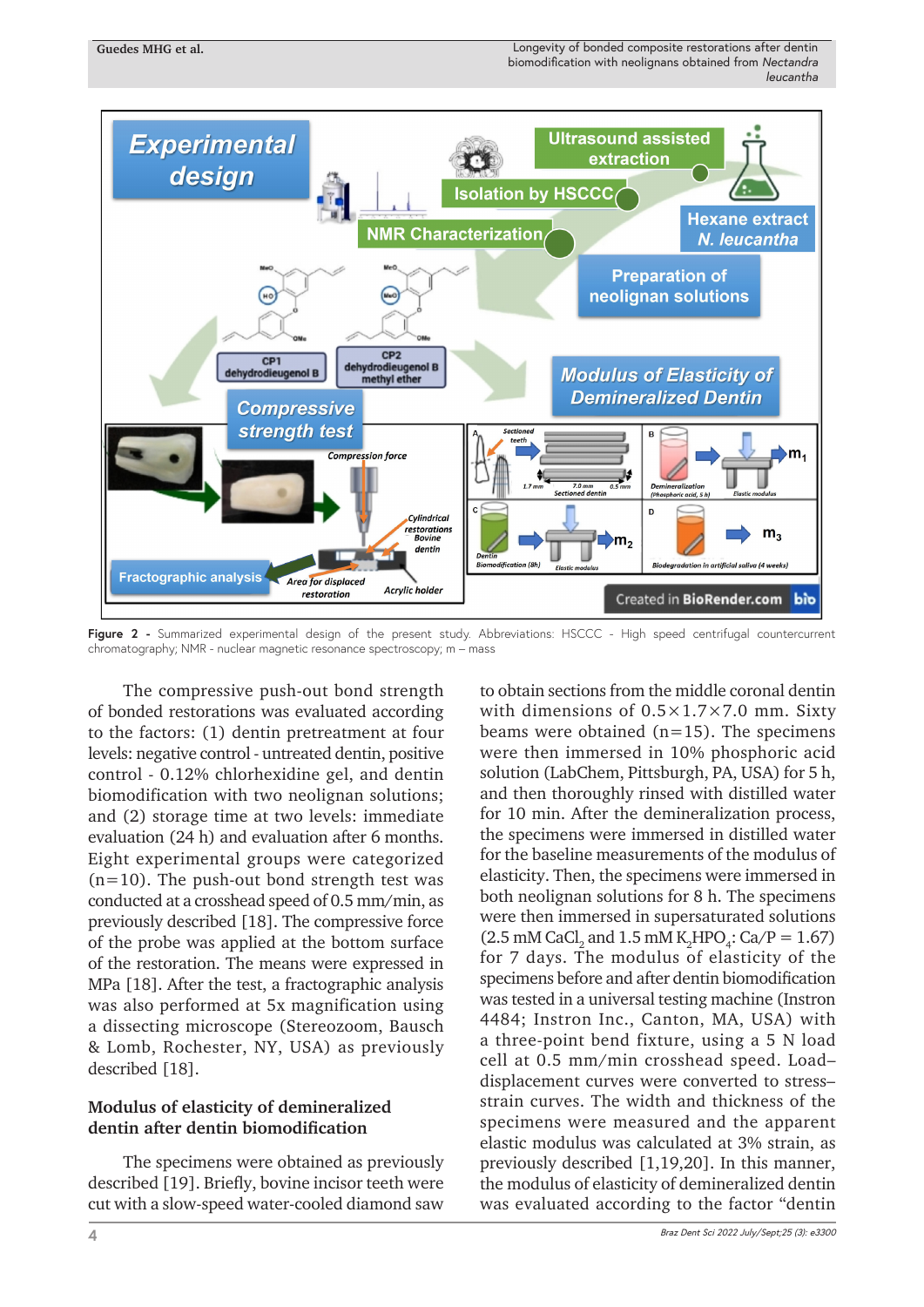treatment", at four levels: specimens immersed in distilled water (control, untreated dentin); specimens immersed in a supersaturated calcium phosphate solution; dentin biomodification with two neolignan solutions followed by an immersion in a supersaturated solution. Data were expressed in MPa, and the percentage variation of the elastic modulus was calculated as the ratio of the final mean (after treatment with both solutions) to the initial means (baseline).

#### **Mass weight change of demineralized dentin after dentin biomodification**

Demineralized dentin beams were weighed before  $(\text{M}^{\vphantom{\dagger}}_{1})$  and after  $(\text{M}^{\vphantom{\dagger}}_{2})$  dentin biomodification with both neolignan-containing solutions with an analytical balance (0.00001 mg precision, Ohaus Analytical Plus, Florham Park, NJ, USA). The mass was assessed after degradation in artificial saliva for 4 weeks  $(M_{3})$ . For that, the specimens were previously dried in a vacuum desiccator containing silica gel beads for 24 h at room temperature. Mass variation  $(W_{mc} \%)$  was determined as the percentage of gain or loss in mass in each specimen [19], as follows:

$$
Wmc(\%) = ((M2x100) / M1) - 100
$$
 (1)

where  $\mathsf{M}_\text{\tiny{1}}$  is the mass of the demineralized dentin beam before dentin biomodification and  $\text{M}_\text{2}$  is the mass of biomodified dentin specimens. To calculate the biodegradation percentage mass variation, the formula was used as follows:

$$
Wde\left(\%\right) = \left[ \left( M3 - M1 \right) \times 100 \right] / M1 \tag{2}
$$

where  $\mathbf{M}_1$  is the mass of the demineralized dentin beam before dentin biomodification, and  $\text{M}_\text{3}$  is the mass of dentin specimens after 4-week artificial saliva immersion.

#### **Statistical analysis**

Means and standard deviations of the bond strength test were calculated and statistically analyzed with two-way ANOVA and Tukey's test

(5%). Data of elastic modulus and mass weight variation were analyzed with ANOVA/Tukey's test (5%).

#### **RESULTS**

Table 1 describes the results of the bond strength test according to the experimental groups.

The bond strength means for the immediate evaluation ranged between 34.2 MPa (0.12% chlorhexidine gel) and 56.8 MPa (CP1 0.13%). After 6 months, the means varied depending on the treatment, from 34.8 MPa (0.12% chlorhexidine gel) to 44.8 MPa (CP1 0.13%). The bond strength means were statistically evaluated by two-way ANOVA: the factors 'dentin treatment', 'storage time', and the interaction 'dentin treatment' vs. 'storage time' were significant  $(p < 0.05)$ . The bond strength means were significantly higher when the dentin was treated with both neolignan solutions, compared to the means observed for the control groups (untreated and chlorhexidine) (p<0.05). After 6 months, the bond strength means of the groups treated with both solutions were also significantly higher than those of observed in both control groups  $(p<0.05)$ . When the results of both evaluation times were compared, a significant reduction in the bond strength mean was observed in both experimental groups treated with the neolignan solutions after 6 months (p<0.05). On the other hand, no significance was observed when the results of both evaluation times were compared to the control groups (untreated group and the group treated with 0.12% chlorhexidine gel) (p>0.05).

Figure 3 describes the fractographic analysis of the specimens after the push-out bond strength test.

In the groups evaluated after 24 h, there was a clear predominance of adhesive failure (type 1) in the control groups, whereas in the groups treated with the solutions, there was a predominance of type 2 fracture (mixed: adhesive and cohesive in composite resin). After 6 months,

**Table 1 -** Push out strength means as a function of the evaluation time

|          | Control          | 0.12% chlorhexidine gel | CP <sub>1</sub><br>0.13% | CP <sub>2</sub><br>0.13% |
|----------|------------------|-------------------------|--------------------------|--------------------------|
| 24 h     | 39.1 b, A (15.7) | 34.2 b, A (11.8)        | 56.8 a, A (22.3)         | 50.5 a,A (14.1)          |
| 6 months | 36.2 b, A (14.0) | 34.8 b, A (18.1)        | 44.8 a,B (16.3)          | 41.7 a,B (14.6)          |

Means followed by different small letters in row and capital letters in column indicate significant differences (p < 0.05). Values within the parenthesis are standard deviations.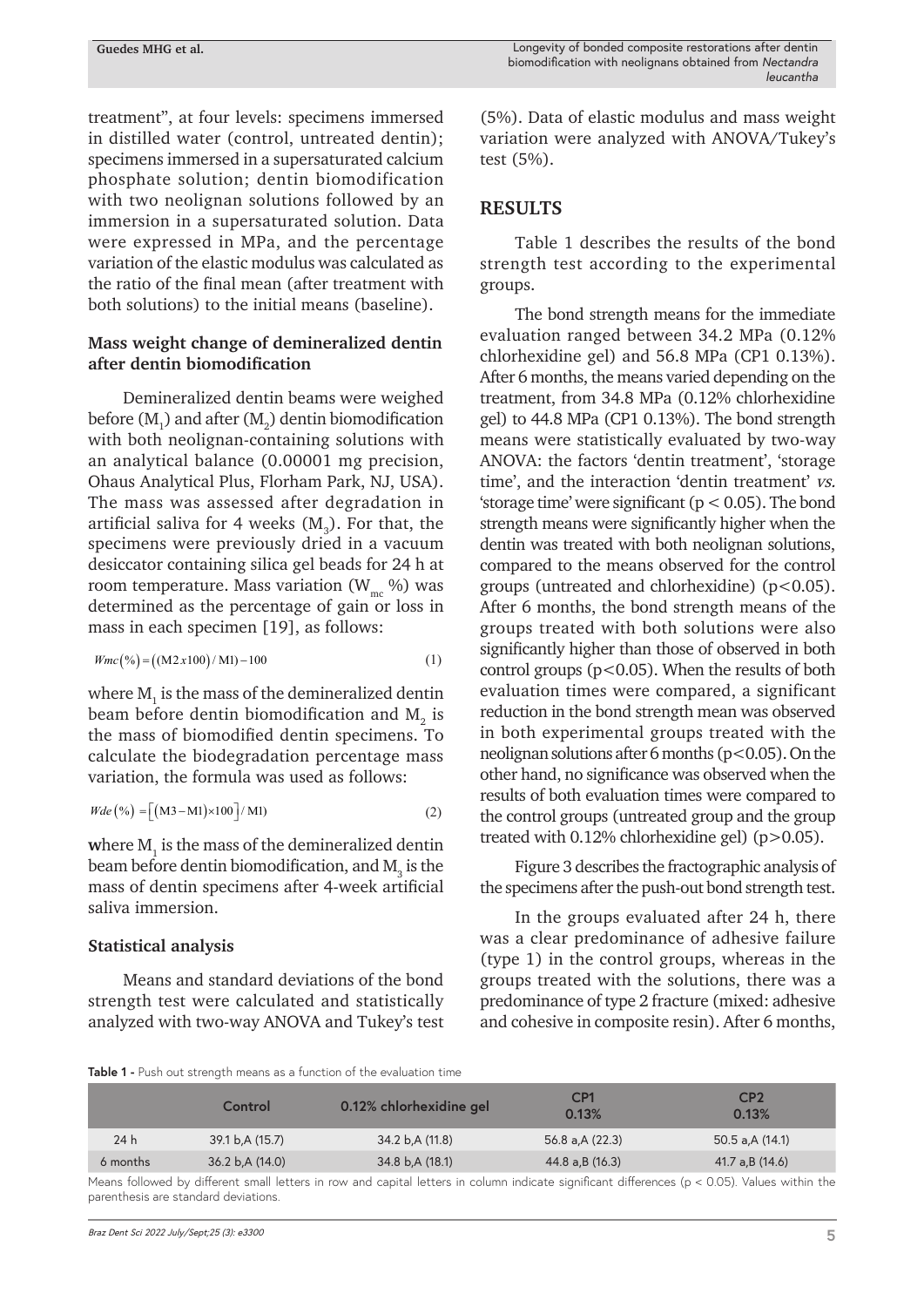

Figure 3 - Incidence of failure modes (%) according to the experimental groups.

**Guedes MHG et al.**

**Table 2 -** Mean (SD) of elastic modulus (MPa) of demineralized dentin specimens as a function of the treatment

|                 | Initial modulus (MPa) | Modulus after treatment (MPa) | Elastic modulus variation (%) |
|-----------------|-----------------------|-------------------------------|-------------------------------|
| Control $(H2O)$ | 1.47 (1.17) a         | 1.17(0.78) b                  | $-20.4(0.85) B$               |
| Ca/P(1.67)      | 1.43 (0.93) a         | 1.28(0.75) b                  | $-10.5(0.45) B$               |
| CP1 0.13%       | 1.65 (0.84) a         | $2.50(0.95)$ a                | $51.5(0.42)$ A                |
| CP2 0.13%       | $1.68(0.68)$ a        | $2.12(0.67)$ a                | 26.2 (0.23) A                 |
|                 |                       |                               |                               |

N=15. Ca/P: supersaturated calcium phosphate solution. CP1 and CP2: neolignan solutions. Different capital letters depict significant differences in percentage variation ( $p < 0.05$ ), whereas different small letters indicate statistical differences in elastic modulus means ( $p < 0.05$ ).

there was still a predominance of type 1 and type 2 fractures in the controls, but other more catastrophic types of failure were observed in the groups treated with the solutions (types 4 and 5).

Table 2 displays the mean dentin elastic modulus and the standard deviation. The statistical analysis demonstrated significant differences between the treated groups in comparison to the control groups  $(p<0.05)$ . In comparison to the control groups, the modulus was significantly increased after dentin treatment with the solutions, irrespective of the content of neolignans. The treatments with both CP1 and CP2 allowed significantly higher increases of 51.5% and 26.2%, respectively. Conversely, a negative impact on the elastic modulus was observed in both control groups, with a significant difference when compared to the treated groups  $(p<0.05)$ .

All experimental groups exhibited an equivalent mass reduction, irrespective of the treatment (Table 3). On the other hand, after biodegradation in artificial saliva, the groups treated with both neolignan solutions exhibited significantly higher dentin mass reduction compared to the control groups (Table 3).

| <b>Table 3 -</b> Mean (SD) of mass variation (%) of dentin specimens as a |  |
|---------------------------------------------------------------------------|--|
| function of the treatment                                                 |  |

| <b>Mass variation</b><br>$(\%)$ | After treatment | 4 weeks of<br>degradation |
|---------------------------------|-----------------|---------------------------|
| Control (H <sub>2</sub> O)      | $-12.1(5.5)$ a  | $-16.0$ (4.8) A           |
| Ca/P (1.67)                     | $-10.3(5.1)$ a  | $-10.3$ (10.6) A          |
| CP1 0.13%                       | $-9.8(4.0)$ a   | $-21.6(9.4)B$             |
| CP2 0.13%                       | $-17.5(6.2)$ a  | $-28.9(4.2)B$             |

N=15. Ca/P: supersaturated calcium phosphate solution. CP1 and CP2: neolignan solutions. Different letters indicate statistically significant differences (p < 0.05) within each column.

#### **DISCUSSION**

The first research hypothesis that the bond strength of restoratives would be negatively affected by the dentin biomodification with neolignan solutions, irrespective of the evaluation time, was not accepted. Indeed, in both evaluation times, significant higher bond strength means were observed when the neolignan solutions were applied. Although a significant reduction was observed in the bond strength after 6 months, the means in the experimental groups treated with both solutions were significantly higher compared to those of the control groups. The fractographic analysis also confirmed the results of the push-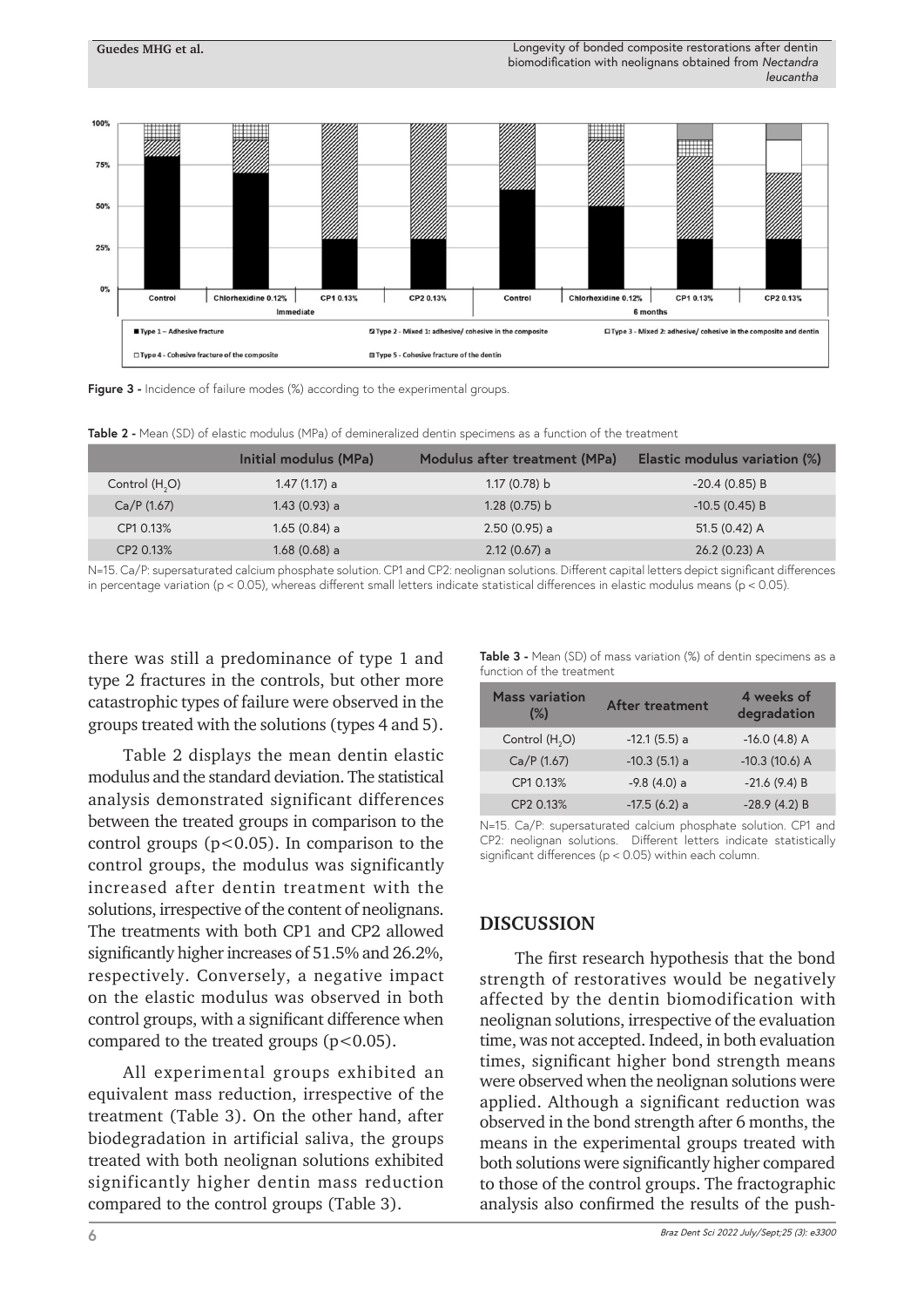out compression test, in which the restorations of the groups treated with both solutions, produced higher bond strength means. It was clearly demonstrated that the fracture patterns of the experimental groups treated with both neolignans solutions were entirely different from that of the control groups, in which more catastrophic types of fractures were observed, not limited to the interface of the tooth-restoration union (type I). Moreover, the second hypothesis that the solutions containing neolignans would negatively influence the elastic modulus of demineralized dentin, with no protection against degradation, was also not accepted. In general, the modulus of elasticity of the dentin significantly increased after treatment with both neolignan solutions, even after the 4-week artificial saliva immersion. In this manner, the neolignan solutions also helped to promote protection against water degradation.

It has been previously pointed out that when the collagen fibrils are exposed to tannins it is formed a vegetable tannin-aldehyde combination tannage, which is based on multiple hydrogen bonds between vegetable tannins and collagen, and on the covalent bonds between aldehydic tanning agent and the side amino groups of collagen [21]. Moreover, the presence of highly nucleophilic sites in the tannin molecules can also act as an additional crosslinking ligand of the tanning agent, increasing the stability of collagen fibrils [21]. Reasons that explain the positive effects of the solutions as dentin biomodification agents rely on the molecular structure of the neolignans (Figure 1), which favors the formation of hydrogen bonds and interactions with the  $\varpi$  bonds in the aromatic ring and allyl side chain. In this sense, the final neolignan solutions prepared may have aided type I collagen binding in some way, presumably through hydrogen bonding and hydrophobic interactions. These interactions are claimed to inhibit the breakdown of collagenase [10], thus increasing the hydrothermal stability of collagen fibrils [21].

Previous studies proved that tannin-rich extracts act as crosslinkers, demonstrating superior results compared to chlorhexidine [22-24]. A previous study also demonstrated that tannic acid, a commercial synthetic condensed tannin, is able to reduce the enzymatic degradation to improve the mechanical properties of dentin, thus increasing the bond strength of resin-based

restorations to dentin [25]. Conversely, another previous study [20] demonstrated that the use of tannin-containing extracts had a questionable effect on the longevity of bonded restorations as some of these extracts either had no effect to improve the bond strength of bonded restorations to dentin or negatively affected the apparent dentin modulus after treatment. In addition, the higher the tannin content, the more the extracts stained the dentin, which is impeditive for its clinical application. In this manner, the search for new compounds are imperative to improve the longevity of bonded restorations with no side effects [26]. In this manner, neolignancontaining solutions seem to be a promising dentin biomodification agent in a clinically relevant time.

Considering its limitations, the present study was conducted *in vitro* with solutions containing neolignans. In addition, it was not clear the mechanism by which the neolignans and other compounds present in the solutions affected the dentin collagen fibrils, such as propylene glycol and ethanol. These components can present a synergic effect in the binding mechanism of neolignans to collagen fibrils and their potential stabilization mechanism [1]. It is also important to emphasize that during the 4-week artificial saliva immersion, some of the residues entrapped in the demineralized dentin during the demineralization process (such as degraded collagen, remaining apatite crystallites inside the gap regions of the collagen fibrils, among others) can be released from the collagen mesh during this time. In this manner, this fact may interfere with the interpretation and analysis of the results. These characteristics lead the mass gains and losses to be unbalanced, with a greater tendency of mass loss, mainly due to the fact that the newly created calcium phosphate crystals during the immersion in both neolignan solutions for 8 h can be easily solubilized in an aqueous medium. In spite of these limitations, these results provided important new information regarding the application of these compounds between the steps of acid etching and adhesive bonding when applying bonded restorations. Future studies are necessary to provide more information, including the evaluation of the effect of these neolignan solutions on the nanostructure of collagen I fibrils and in vivo studies.

Based on the results of the analysis performed in this study, it was observed that compounds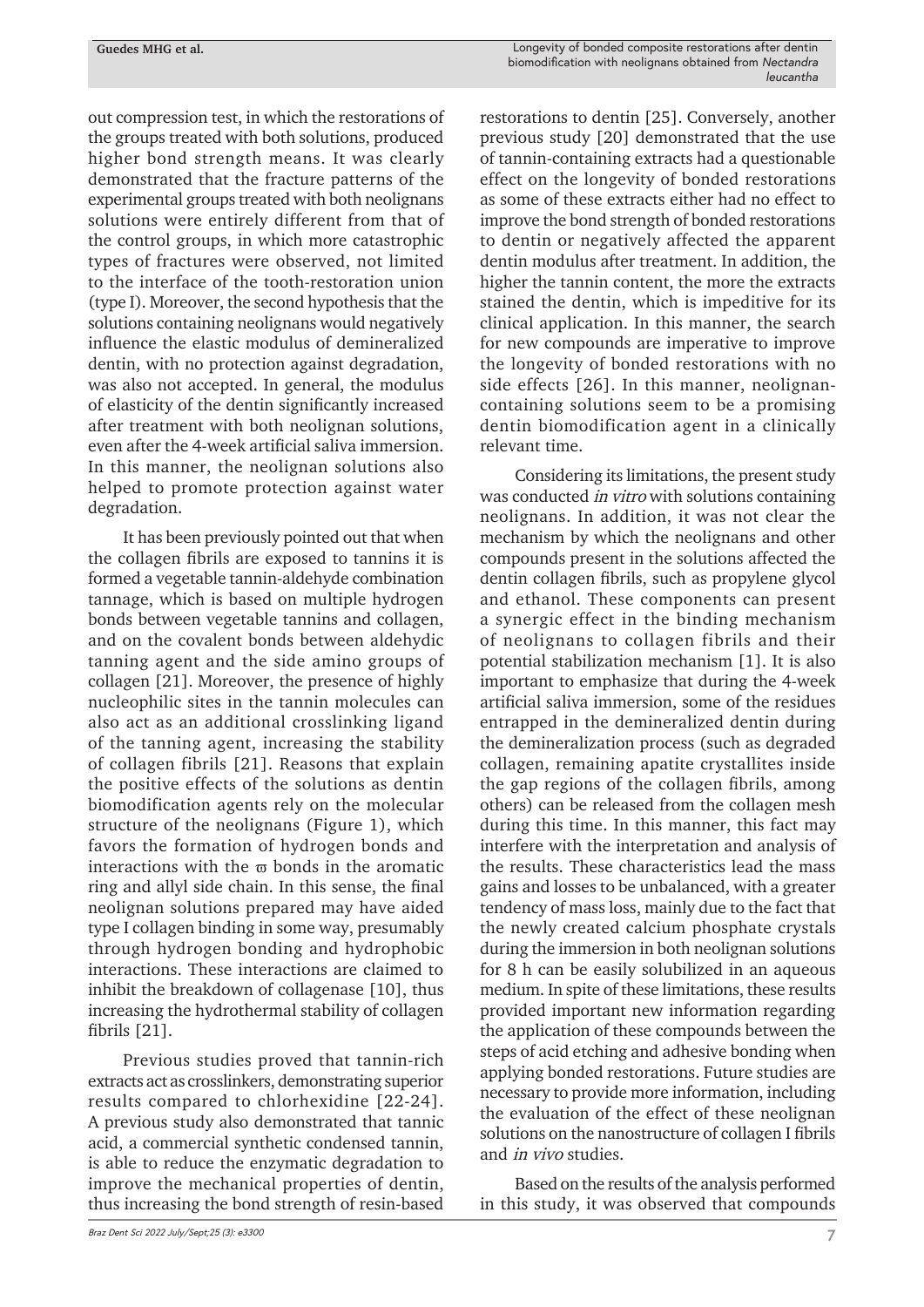from Nectandra leucantha (Lauraceae) led to an increase in the bond strength of the restorative to dentin, which was also observed in the evaluation after 6 months. Although a significant reduction in the bond strength was observed in the groups treated with the compounds after 6 months compared to the immediate results, significantly higher bond strengths were observed compared to those from the control groups. In spite of the limitations of the present study, it can be speculated that neolignans isolated from the leaves of N. leucantha have the potential to act as crosslinking agents for dentin collagen fibrils, which, among other factors, led to an increase immediately and after 6 months of union strength compared to the control groups. This was thought to be related to their unique molecular structure, which facilitates the establishment of various intermolecular contacts between the compounds and the collagen fibrils, which play key roles as functions of their chemical capabilities. Studies are needed to complement the results and corroborate the biomodification actions of these compounds found in N. leucantha.

#### **CONCLUSION**

Taken together, the data strongly suggests that the neolignan solutions obtained from the leaves of N. leucantha present a significant in vitro effect as dentin biomodification agents. The compounds positively influence the bond strength of restoratives to dentin, regardless of the evaluation time, and significantly improve the apparent modulus of elasticity of the demineralized dentin after treatment. Other in vitro and in vivo studies are necessary to support and confirm that neolignan solutions are effective dentin biomodification agents.

#### **Acknowledgements**

This study was partially supported by a grant from FUNADESP, Brazil.

#### **Authors' Contributions**

MHGG: Evaluation of modulus of elasticity and mass weight change of demineralized dentin. MHMM: Experimental analysis and collection of data in the push-out bond strength test. CFOG: Conceptualization, data analysis, statistical analysis and interpretation. AHMG: Study design; collection of data; data analysis/interpretation; Paper writing.

SSG: Study design; plant extract preparation and analysis; data analysis; Paper writing. PHPD: Study design; Data analysis/interpretation; Paper writing; Corresponding author.

#### **Conflict of Interest**

The authors have no proprietary, financial, or other personal interest of any nature or kind in any product, service, and/or company that is presented in this article.

#### **Funding**

The authors have no proprietary, financial, or other personal interest of any nature or kind in any product, service, and/or company that is presented in this article.

#### **Regulatory Statement**

The authors have no proprietary, financial, or other personal interest of any nature or kind in any product, service, and/or company that is presented in this article.

#### **REFERENCES**

- 1. Carvalho RG, Alvarez MMP, Sá Oliveira T, Polassi MR, Vilhena FV, Alves FL, et al. The interaction of sodium trimetaphosphate with collagen I induces conformational change and mineralization that prevents collagenase proteolytic attack. Dent Mater. 2020;36(6):e184-93. [http://dx.doi.org/10.1016/j.](https://doi.org/10.1016/j.dental.2020.03.023) [dental.2020.03.023](https://doi.org/10.1016/j.dental.2020.03.023)[. PMid:32305153.](https://www.ncbi.nlm.nih.gov/entrez/query.fcgi?cmd=Retrieve&db=PubMed&list_uids=32305153&dopt=Abstract)
- 2. Mazzoni A, Nascimento FD, Carrilho M, Tersariol I, Papa V, Tjaderhane L, et al. MMP activity in the hybrid layer detected with in situ zymography. J Dent Res. 2012;91(5):467-72. [http://](https://doi.org/10.1177/0022034512439210) [dx.doi.org/10.1177/0022034512439210](https://doi.org/10.1177/0022034512439210). [PMid:22354448.](https://www.ncbi.nlm.nih.gov/entrez/query.fcgi?cmd=Retrieve&db=PubMed&list_uids=22354448&dopt=Abstract)
- 3. Miranda MESN, Silva EMD, Oliveira MF, Simmer FS, Santos GBD, Amaral CM. Resin-dentin bond stability of etch-and-rinse adhesive systems with different concentrations of MMP inhibitor GM1489. J Appl Oral Sci. 2020;28:e20190499. [http://dx.doi.](https://doi.org/10.1590/1678-7757-2019-0499) [org/10.1590/1678-7757-2019-0499](https://doi.org/10.1590/1678-7757-2019-0499). [PMid:32348441.](https://www.ncbi.nlm.nih.gov/entrez/query.fcgi?cmd=Retrieve&db=PubMed&list_uids=32348441&dopt=Abstract)
- 4. Tjäderhane L, Nascimento FD, Breschi L, Mazzoni A, Tersariol IL, Geraldeli S, et al. Optimizing dentin bond durability: control of collagen degradation by matrix metalloproteinases and cysteine cathepsins. Dent Mater. 2013;29(1):116-35. [http://](https://doi.org/10.1016/j.dental.2012.08.004) [dx.doi.org/10.1016/j.dental.2012.08.004](https://doi.org/10.1016/j.dental.2012.08.004)[. PMid:22901826.](https://www.ncbi.nlm.nih.gov/entrez/query.fcgi?cmd=Retrieve&db=PubMed&list_uids=22901826&dopt=Abstract)
- 5. Frassetto A, Breschi L, Turco G, Marchesi G, Di Lenarda R, Tay FR, et al. Mechanisms of degradation of the hybrid layer in adhesive dentistry and therapeutic agents to improve bond durability: a literature review. Dent Mater. 2016;32(2):e41-53. [http://dx.doi.org/10.1016/j.dental.2015.11.007](https://doi.org/10.1016/j.dental.2015.11.007)[. PMid:26743967.](https://www.ncbi.nlm.nih.gov/entrez/query.fcgi?cmd=Retrieve&db=PubMed&list_uids=26743967&dopt=Abstract)
- 6. Moreira MA, Souza NO, Sousa RS, Freitas DQ, Lemos MV, De Paula DM, et al. Efficacy of new natural biomodification agents from Anacardiaceae extracts on dentin collagen cross-linking. Dent Mater. 2017;33(10):1103-9. [http://dx.doi.org/10.1016/j.](https://doi.org/10.1016/j.dental.2017.07.003) [dental.2017.07.003](https://doi.org/10.1016/j.dental.2017.07.003)[. PMid:28751073.](https://www.ncbi.nlm.nih.gov/entrez/query.fcgi?cmd=Retrieve&db=PubMed&list_uids=28751073&dopt=Abstract)